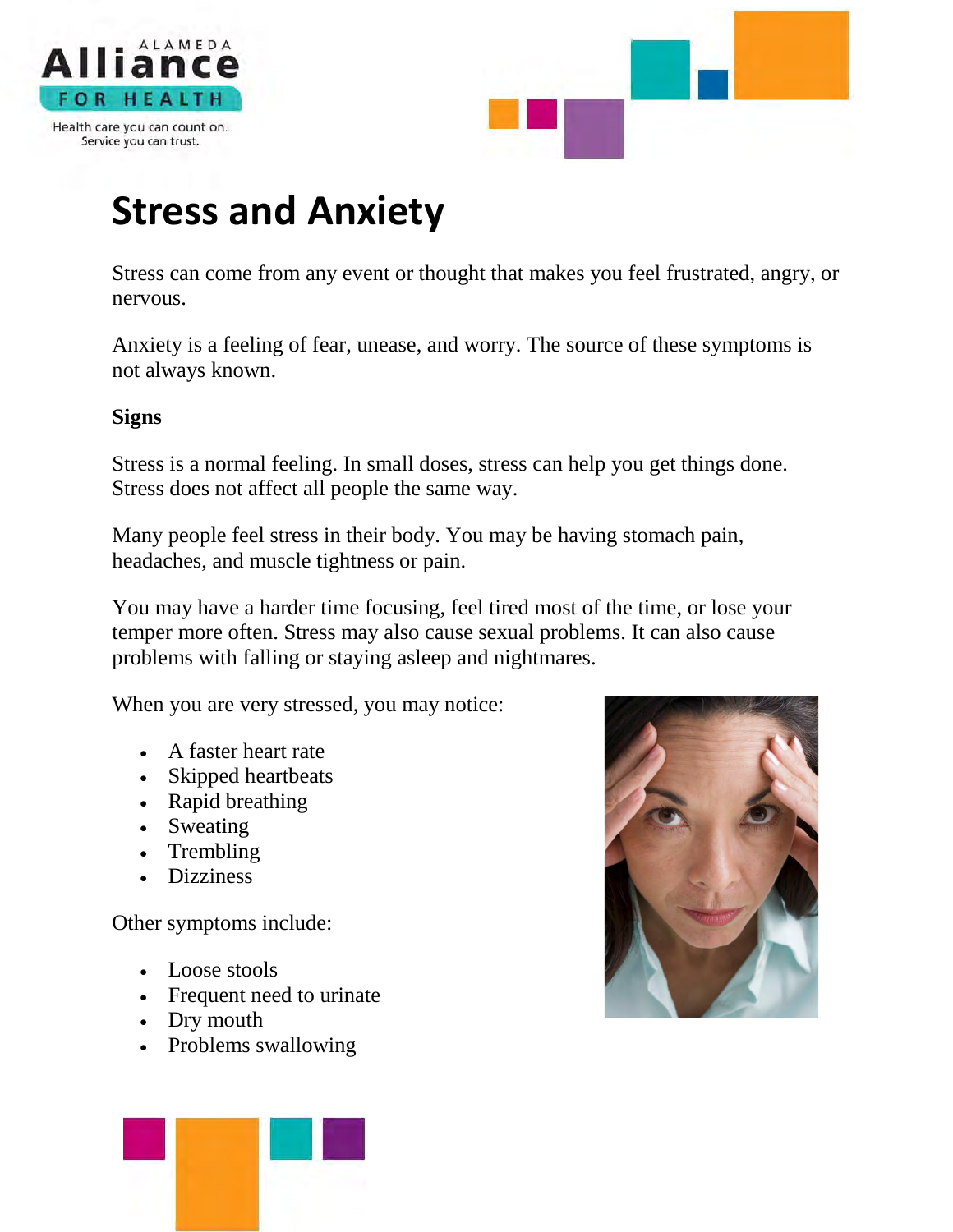

#### **Home Care**

What relieves stress is not the same for everyone. Making certain lifestyle changes

is the best start.

- Start with eating a well-balanced, healthy diet as well as getting enough sleep and exercise.
- Limit caffeine and alcohol intake and don't use nicotine, cocaine, or other street drugs.
- Finding healthy, fun ways to cope with stress helps most people. You can learn and practice ways to help you relax. Find out about yoga, tai chi, or meditation.



- Take breaks from work. Make sure to balance fun activities with your job and family duties. Schedule some leisure time every day. Spend time with people you enjoy, including your family.
- Try to make things with your hands, play an instrument, or listen to music.
- Think about what might be giving you stress. Keep a journal of what is going on when you have these feelings.
- Then, find someone you trust who will listen to you. Often just talking to a friend or loved one is all that you need to feel better. Most areas also have support groups and hotlines that can help.
- Ask your health care provider if any drugs or medicines you are taking can cause anxiety.

## **When to Contact a Medical Professional**

Call the suicide hotline at **1-800-273-8255** if you have thoughts of suicide.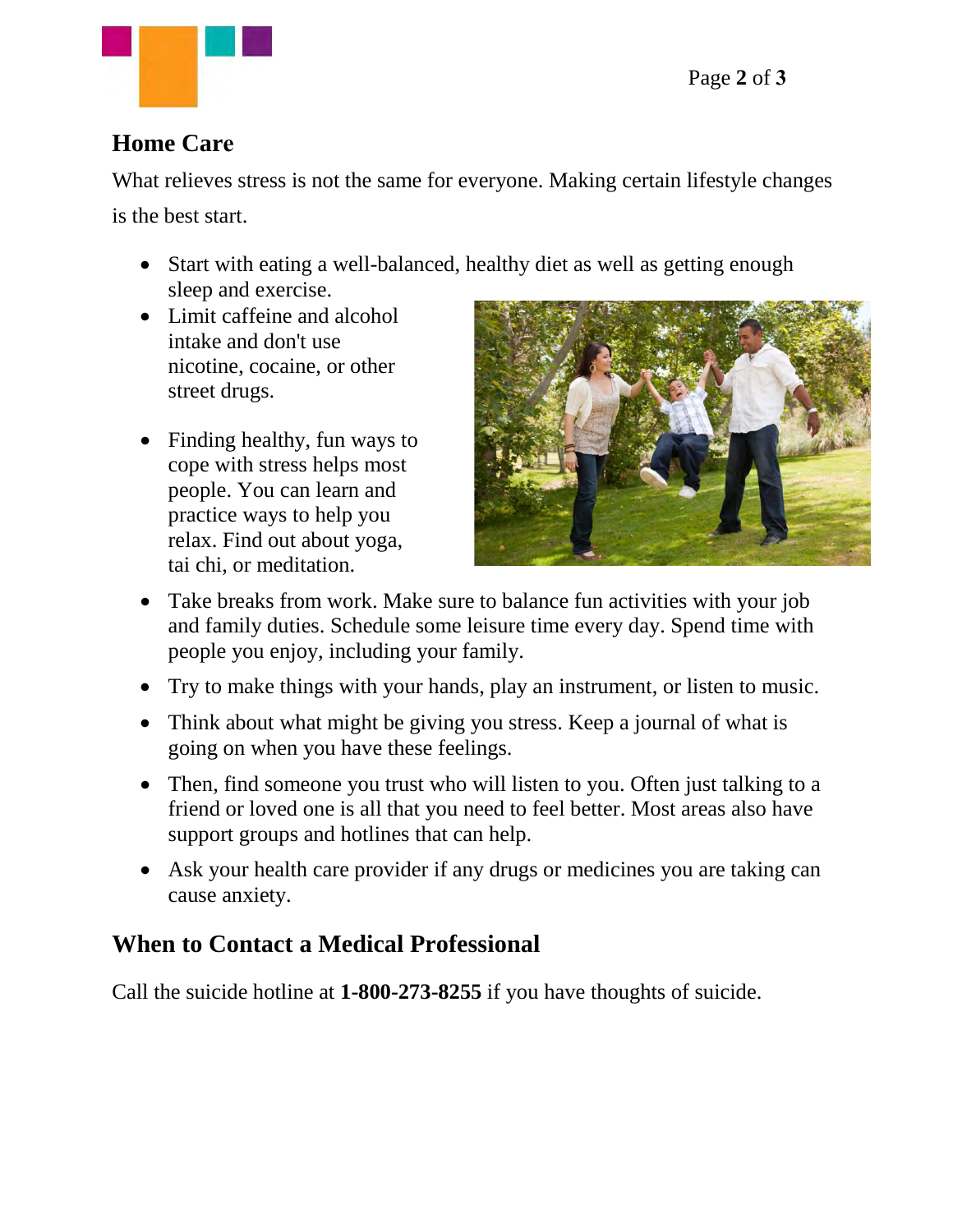Reasons you may want to seek more help are:

- You have feelings of panic, such as dizziness, rapid breathing, or a racing heart beat.
- You are unable to work or function at home or at your job.
- You have fears that you cannot control.
- You are having memories of a traumatic event.

Do not stop taking any prescribed medicines without talking to your doctor.

## **What to Expect at Your Office Visit**

Your doctor will want to know what medicines you are taking. Your doctor will also want to know if you use alcohol or drugs. You will have a physical exam and maybe some blood tests.

Your doctor may refer you to a mental health care provider. You can talk to them about your feelings, what seems to make your stress better or worse, and why you think you are having this problem.

Sometimes, medicines may help treat your symptoms.

**Talk with your doctor or health care staff if you have any questions or concerns about your anxiety.** 

> **Questions? Alameda Alliance for Health is here to help.**  Toll-Free: 1-877-932-2738 CRS/TTY: 711 or 1-800-9735-2929 8am-5pm, Monday-Friday www.alamedaalliance.org



Health care you can count on. Service you can trust.

HED M-3, 10/2015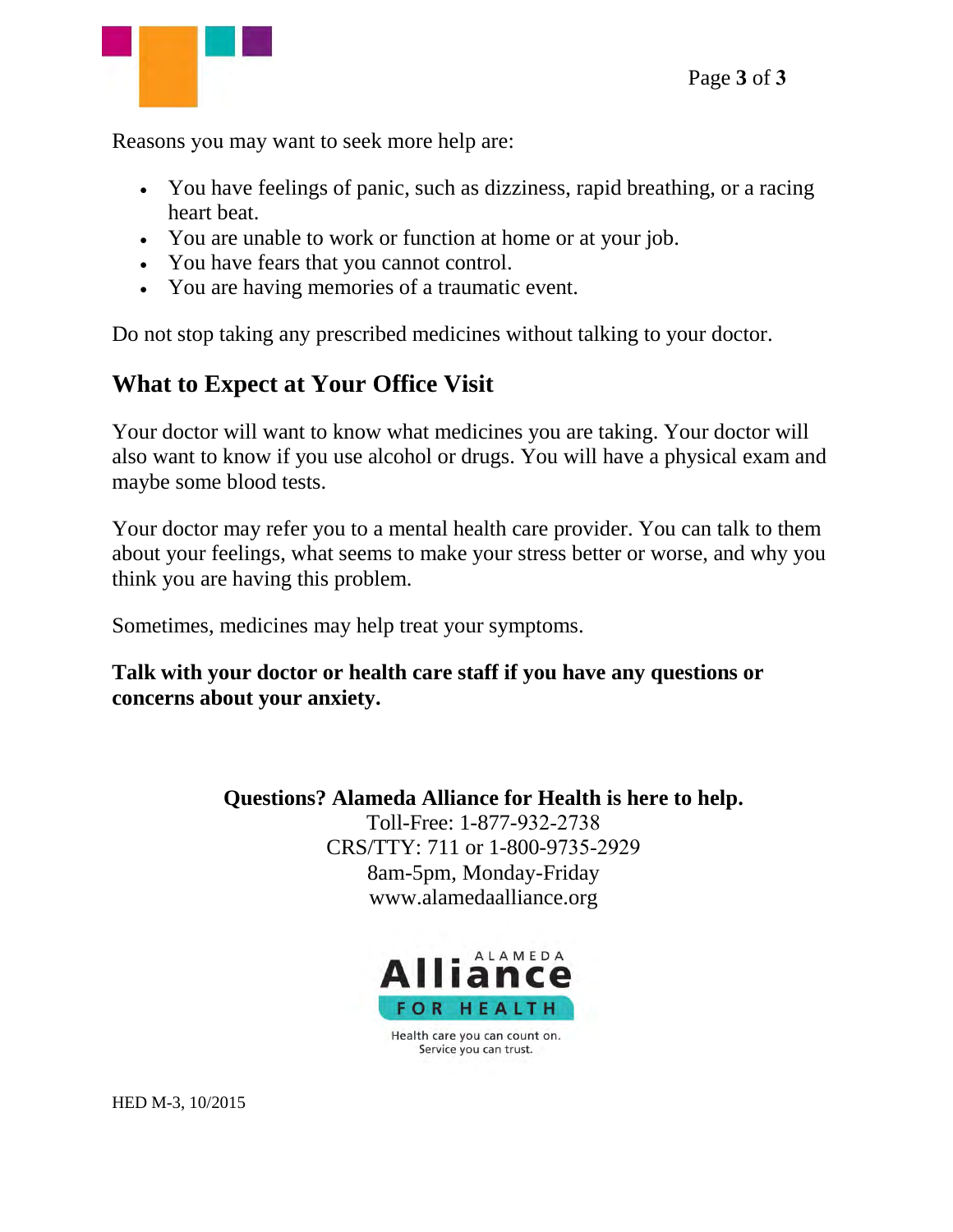



# **Depression**

#### **If you had chest pains, would you go to the doctor?**

You probably would.

How about if you felt like crying all the time and did not know why?



Both problems are important and need to be treated, but many of us do not take mental health problems seriously. Our feelings, moods and outlook affect our bodies and our overall health. Mood changes or depression are often caused by physical changes in the brain. Sometimes depression can start after major changes in your life, like the death of a loved one.

We all feel sad sometimes – that is a normal part of life. It is NOT normal to feel sad all or most of the time. You could be depressed if you:

- $\checkmark$  Start to think that life has no meaning
- $\checkmark$  Lose interest in your family or work
- $\checkmark$  Stop wanting to do the things you used to enjoy
- $\checkmark$  No longer feel like meeting your friends
- $\checkmark$  Have changes in your eating and sleeping habits (for example, if you feel tired all the time)
- $\checkmark$  Feel guilty, nervous or grouchy
- $\checkmark$  Have a lot of aches and pains for no known reason
- $\checkmark$  Cry a lot

**If depression is not treated, it can lead to suicidal thoughts. Take the quiz on the next page to find out if you might have depression.** 

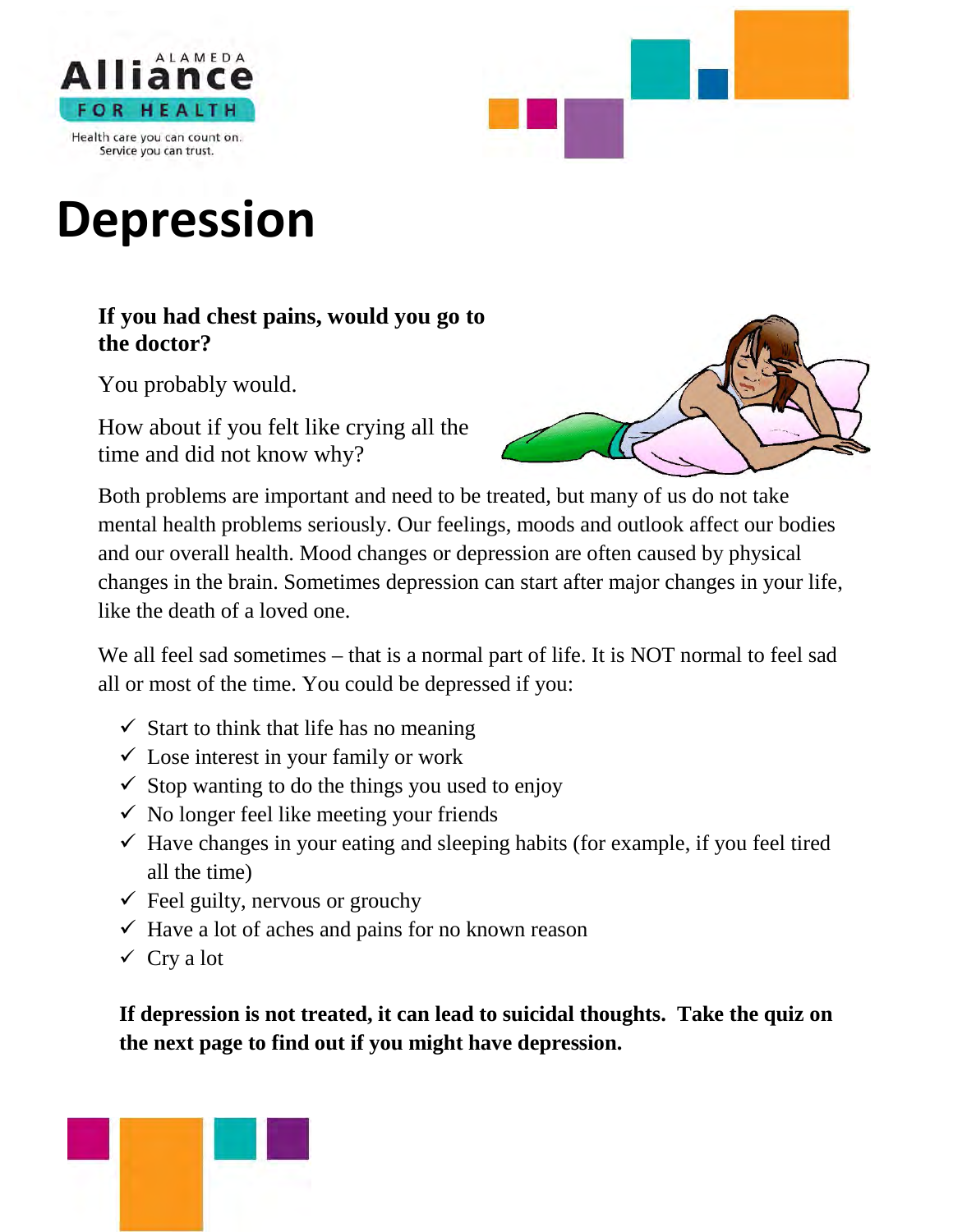

## During the **past month,** have you **often** been bothered by: 1) Little interest or pleasure in doing things?  $\square$  Yes  $\square$  No 2) Feeling down, depressed, or hopeless?  $\Box$  Yes  $\Box$  No • If you answered **Yes** to either of the above questions, continue with the questions below. • If you answered **No** but still have concerns, talk with your doctor about those concerns. For the last 2 weeks, have you had any of the following problems **nearly every day**? 3) Trouble falling asleep, staying asleep, or sleeping too much?  $\Box$  Yes  $\Box$  No 4) Feeling tired or having very little energy?  $\square$  Yes  $\square$  No 5) Poor appetite or overeating?  $\Box$  Yes  $\Box$  No 6) Little interest or pleasure in doing things?  $\square$  Yes  $\square$  No 7) Feeling down, depressed, or hopeless?  $\Box$  Yes  $\Box$  No 8) Feeling bad about yourself – or that you are a failure – or have let yourself or your family down?  $\Box$  Yes  $\Box$  No 9) Trouble concentrating on things, such as reading the newspaper or watching television?  $\Box$  Yes  $\Box$  No 10) Being so fidgety or restless that you were moving around a lot more than usual? Or moving or speaking so slowly that other people could have noticed?  $\Box$  Yes  $\Box$  No 11) In the last two weeks, have you had thoughts that you would  $\Box$  Yes  $\Box$  No

If you answered **Yes** to five or more of the above questions, you may have depression. It doesn't mean you are weak... you just have a condition that may need to be treated. The good news is you do not have to feel this way – you can take control!

be better off dead or of hurting yourself in some way?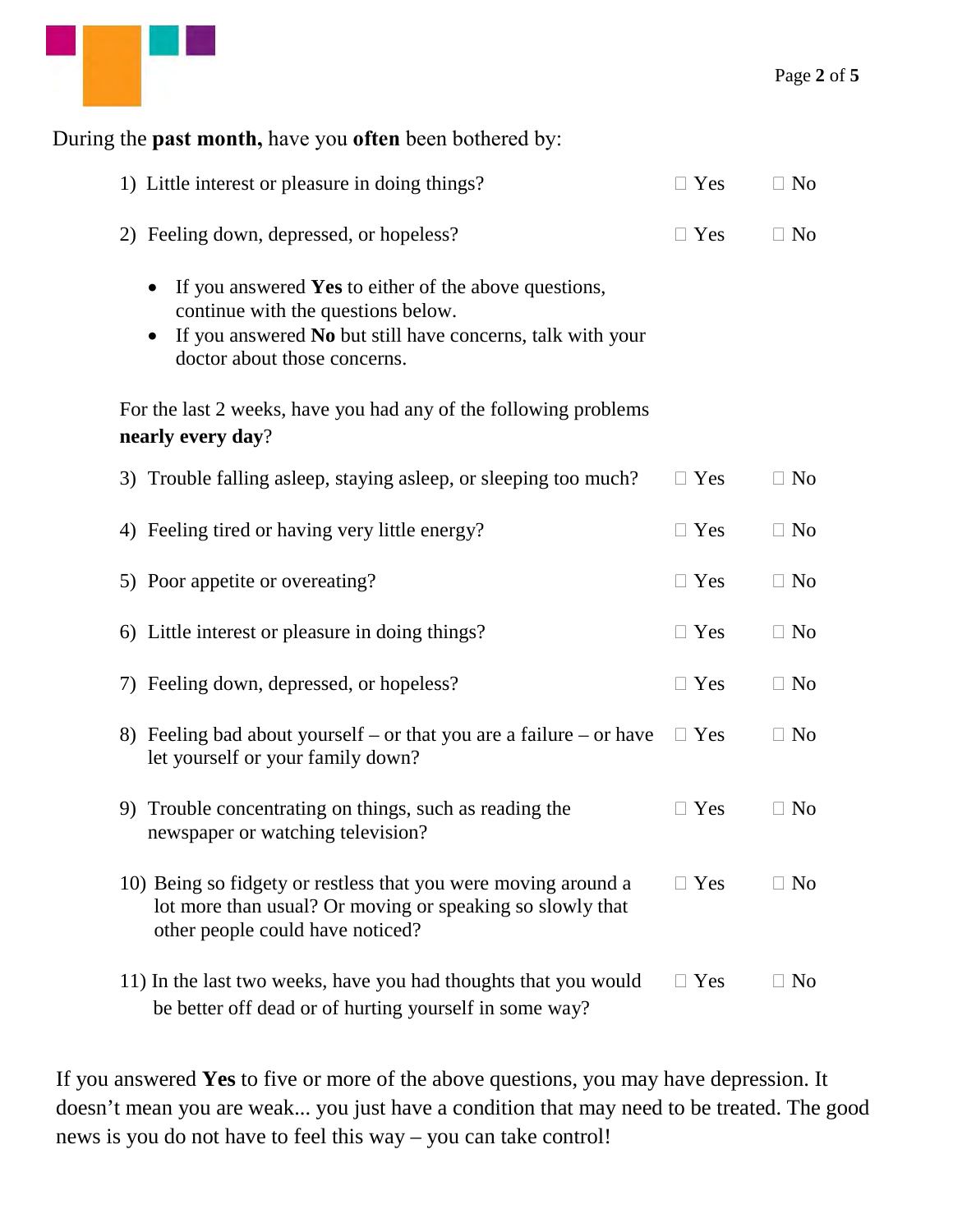#### **A medical checkup is a good place to start**.

- Don't wait for your doctor to ask you about this.
- Tell your doctor all the symptoms you have had and what's going on in your life. Bring this quiz to your appointment.
- Your doctor will try to figure out **why** you are feeling depressed.



You may also contact Alliance's behavioral health care vendor: **Beacon** at **1-855- 856-0577**

#### **What to expect at the doctor's office**

Your doctor may order some lab tests to see if there is a physical reason for the depression. You will need to tell your doctor what medicines you are taking (including herbal medicines), to make sure they are not causing you to feel depressed. Then you can decide whether to take medicines for the depression, go to "talk" therapy, or do both.

**Talk therapy** (also called psychotherapy) can help you figure out what is causing the depression and how to deal with it.

If you need to take **medicines** for depression, remember that it takes some time for them to work. Don't stop taking them unless you have bad side effects. If that happens, tell your doctor right away and you can change to another type of medicine.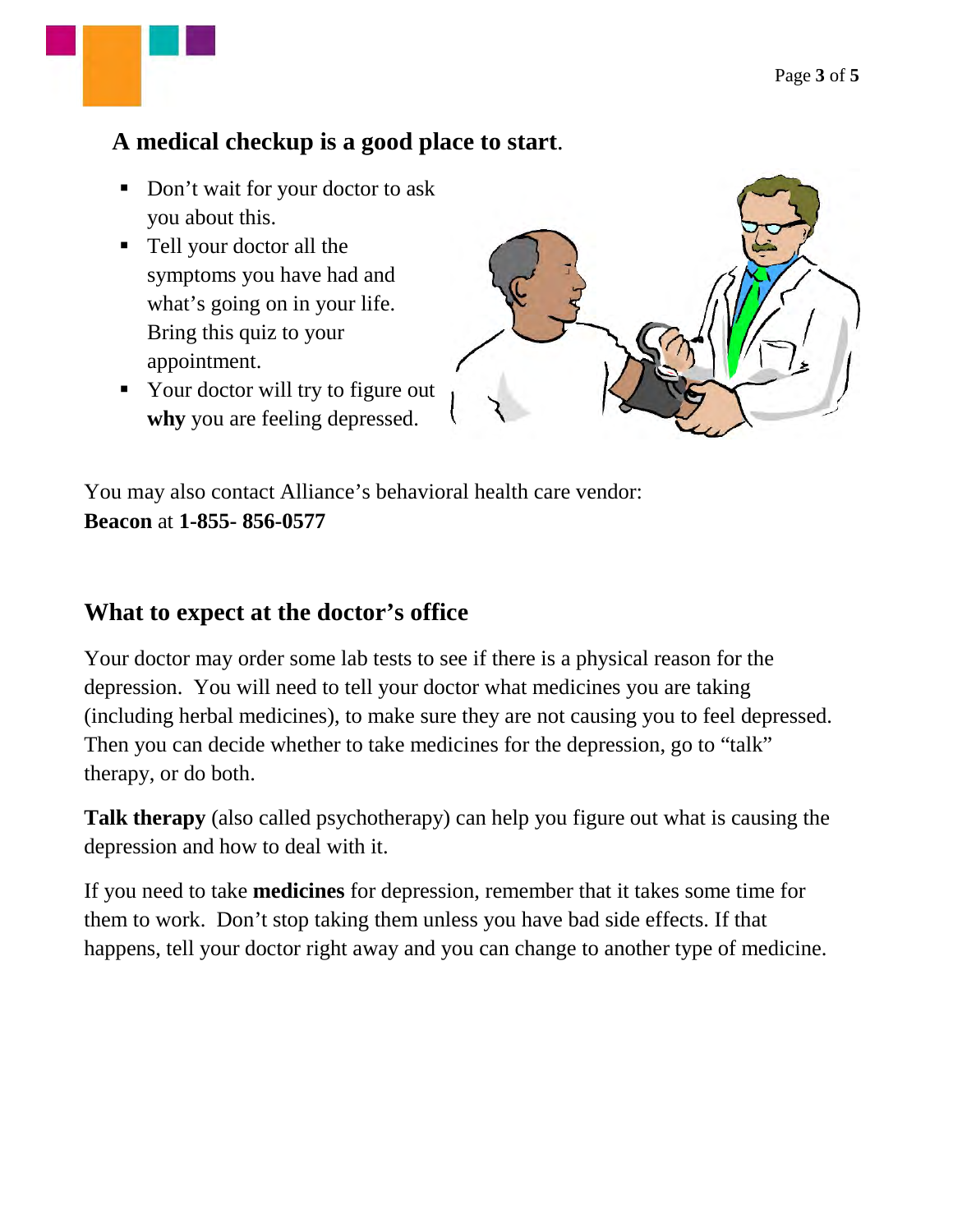#### **Here are some other things you can do to feel better:**

- $\checkmark$  Get regular exercise and eat healthy. Some good exercises are walking and biking. When you exercise, your body sends your brain "messengers" that make you feel better.
- $\checkmark$  Spend more time outdoors in the daytime. Daylight can sometimes make a difference! In fact, some people feel more depressed in the colder months, when the days are shorter and darker. Tell your doctor if you feel this way.
- $\checkmark$  Hang out with people who make you feel good. If you are comfortable with them, share your feelings.



Remember, our minds and our bodies are connected, and both are important for our well-being.

Take it one day at a time. If you stick to your treatment plan, you should start to feel a little better every day. And one day you might feel like yourself again

#### **Who gets depression? Almost anyone can…**

**Women** are two times as likely as men to get depressed. Some women get depressed after they have a baby. This is called postpartum depression. If it's not treated, it can cause serious problems for the mother and the baby.

**Men** are less likely to admit that they feel depressed. They may hide their feelings by drinking too much alcohol or using illegal drugs.

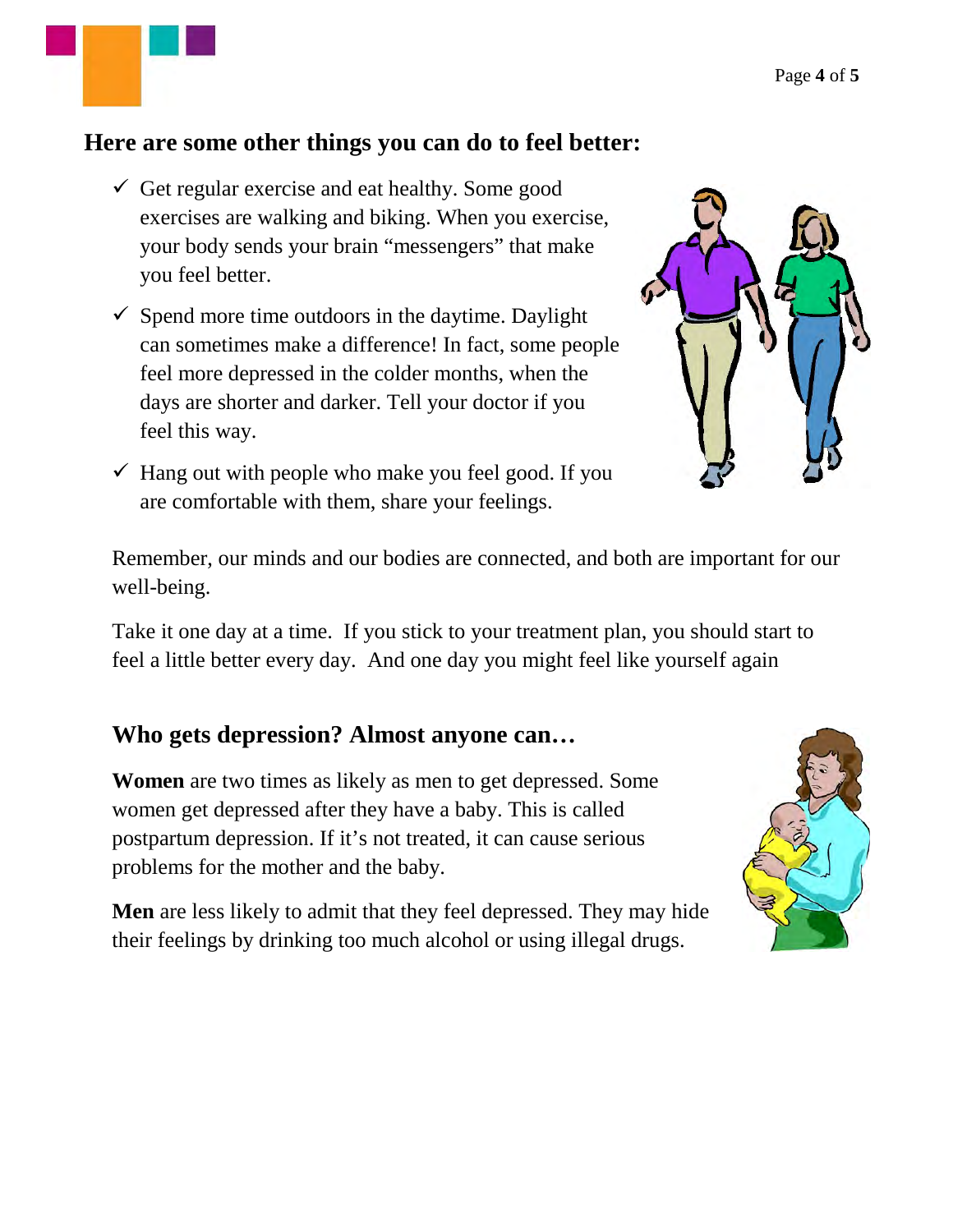

- Pretend to be sick
- Refuse to go to school
- Worry that their parents will die
- Develop a negative attitude
- Stop hanging out with their friends
- Stop doing the things they used to enjoy
- Have a drop in their grades
- Act up and get into trouble at school

If it's not treated, depression in children can lead to the use of alcohol and drugs. They might start unhealthy sexual relationships. And in some cases they might try to kill themselves. If you think your child is depressed, get help right away!

**Older Adults** can get depressed, too. It is not a normal part of getting old, however. If the depression is treated, it will be easier to deal with other health problems.

**Did you move here from another country?** Sometimes it can be hard to get used to a new place. You might feel lonely and sad being away from your family and friends. This is normal. But if you start to feel sad or depressed all the time, please get help. You do not have to suffer. If your doctor does not speak your language, the Alliance will send an interpreter who does.

If you need an interpreter during your appointments, please call:

Alliance Member Services at 510-747-4567 (TTY: 711 or 1-800-735-2929), Monday-Friday,  $8$  a.m.  $-5$  p.m.

You don't have to do this alone! To find out more on depression and other health concerns, call Alliance Health Programs at **510-747-4577.**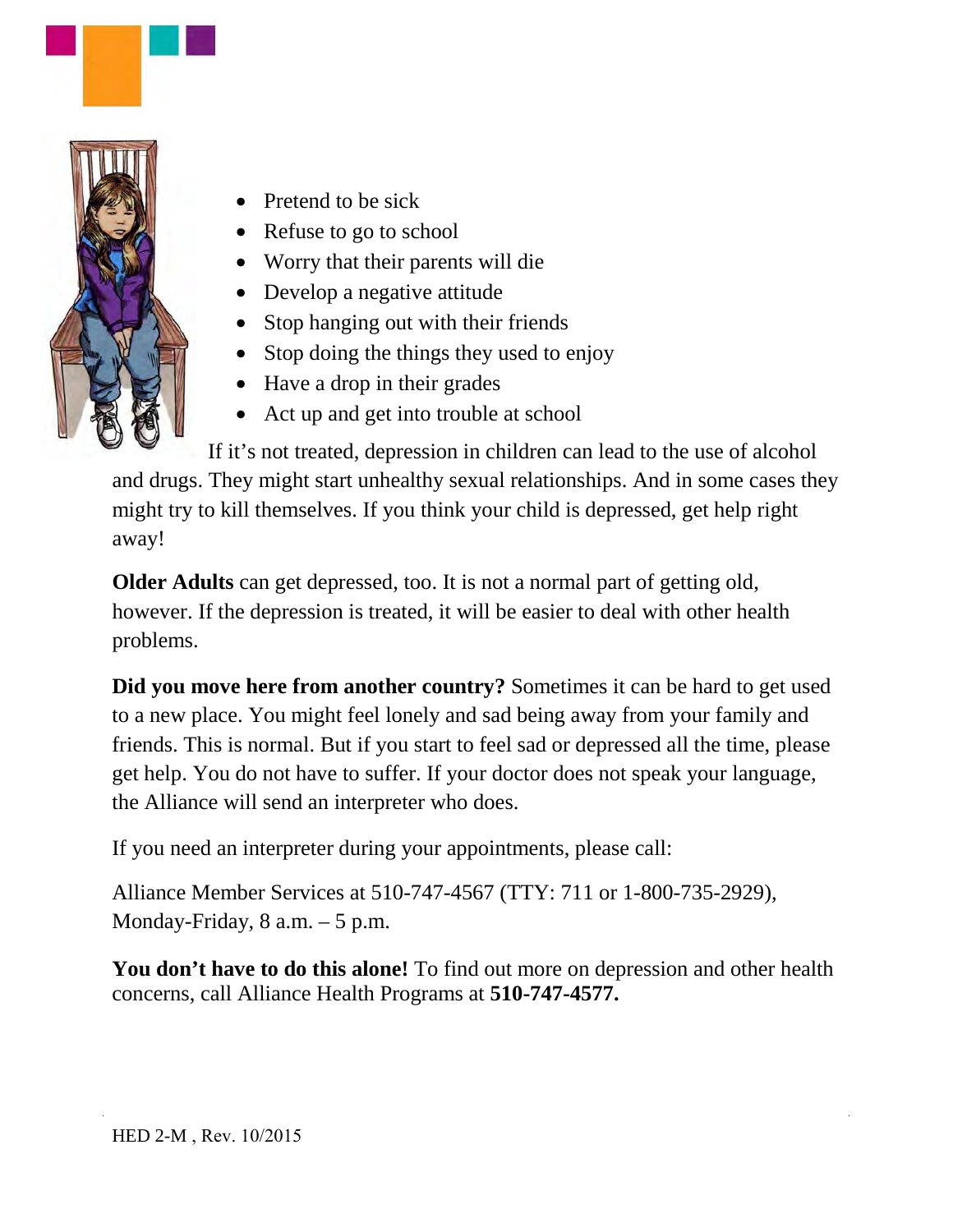

## **Relaxation\***

You can teach yourself to relax. These three relaxation methods are simple and they work. Try to do them once or twice a day. Pick a time and place where you can be alone. With practice you can use these skills, anywhere, anytime to help you cope with life's ups and downs.

#### **One: Roll Breathing**

Full deep breathing is a way to release tension. You may sit, stand or lie down to practice this breathing.

- 1. Place one hand on your belly and the other on your chest. Notice how your hands move as you breathe in and out.
- 2. Fill your lower lungs by breathing so that the hand on your lower belly goes up when you inhale and the hand on your chest remains still. Do this 8–10 times.
- 3. Inhale into your upper chest. As you do this, your hand on the chest will rise and the hand on your belly will fall.
- 4. Now switch off between the two. Inhale into your lower lungs and exhale. Then inhale into your upper chest and exhale. Practice this breathing for 3–5 minutes.

*Caution:* Some people get dizzy the first few times they try Roll Breathing. If this happens slow down your breathing or take a break. Get up slowly.



\*Adapted from *Healthwise Handbook: A Self Care Guide for You*, Donald K. Kemper.